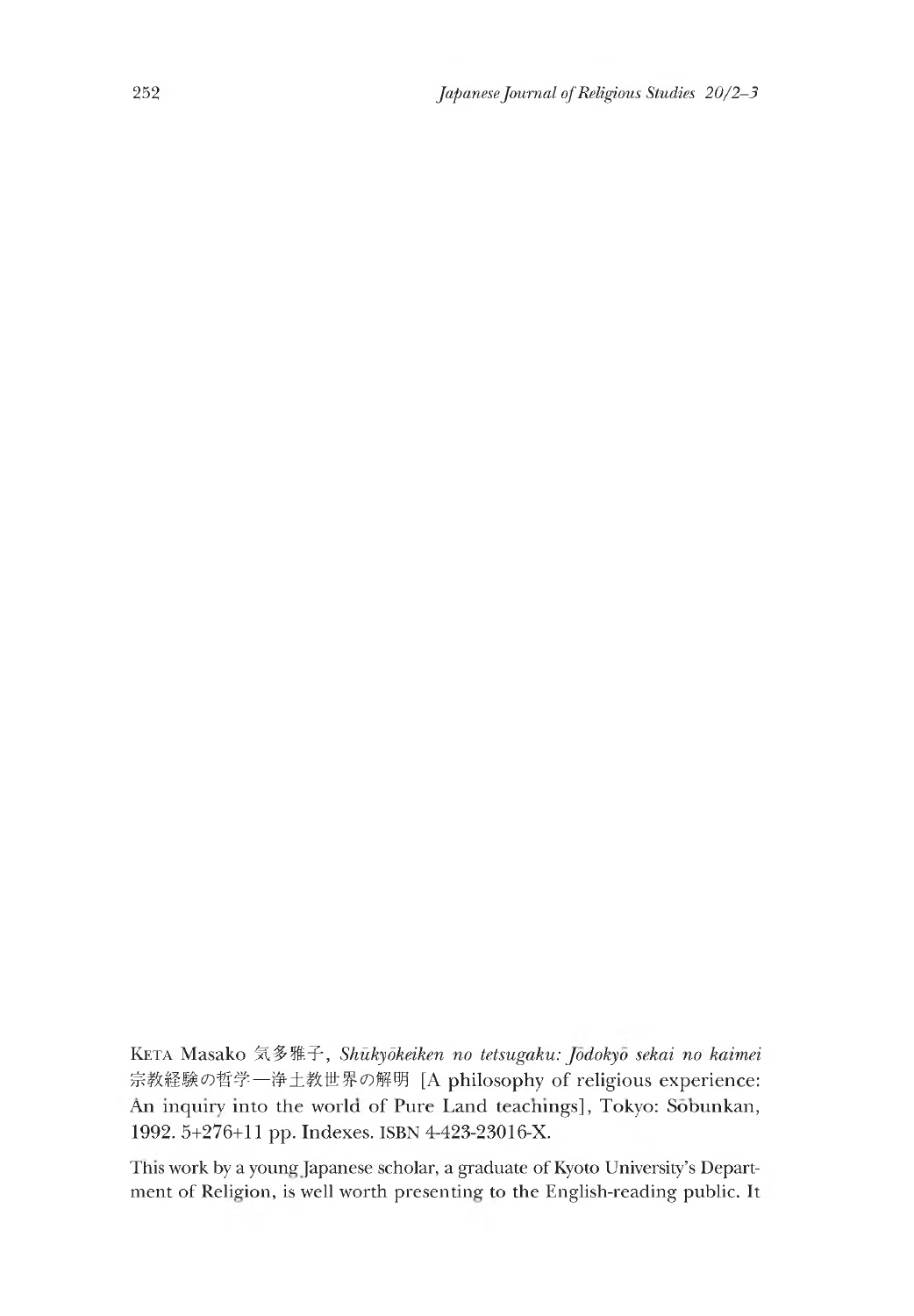## **BOOK REVIEWS** 253

is not only a refreshingly original study of Pure Land Buddhist religiosity, but it also indicates a possible direction of future development for an already venerable tradition in Japanese religious thinking: the Kyoto School of philosophy.

Indeed, the book clearly evinces the spirit, if not completely the style, of that philosophy in its positive evaluation of religion and in its bringing into the greatest possible proximity the realms of religion and philosophy (metaphysics) . The following sentences provide a good indication of the author's outlook:

In its very mode of being, philosophy of religion participates in the matter of religion....Its students must throw themselves body and soul into the circular relationship of philosophy and religion, (p.16)

It is our task to evoke the reality of the religious world by clarifying the fact of religion in its specific actuality. But the motive for this evocation must lie within reason itself, (p.17)

A further point of continuity may be found in the fact that for Keta, just as for her predecessors in the Kyoto School, the prototype of religion lies in socalled historical religions, especially Buddhism—an attitude that occasionally makes it hard to accommodate "tribal" religion (cf. especially pp. 26 and 35-37).

The novelty of Keta's approach lies in her proposal for a phenomenological (Husserlian) rather than a directly metaphysical style of philosophy, and in her attention to a wider (or more deeply layered) range of religious phenomena than that considered by Nishida Kitaro or Nishitani Keiji, both of whom liked to concentrate on a few peak experiences while blissfully ignoring the majority of phenomena usually studied in the history of religion.

The book can be divided into two unequal parts. The first part, comprising chapter 1, explores the "possibility of a philosophy of religion" and settles on a method. The second part, chapters  $2$  through  $6$ , then applies this method in an investigation of selected aspects of Pure Land Buddhism.

Part one offers an insightful analysis of the paradoxical status of the philosophy of religion and endeavors to make two main points. The first is that there is a need for a philosophical clarification of religion that, unlike nineteenth-century philosophy and religious phenomenology a la van der Leeuw, "does not reduce the object [of religious experience] to the subject, to the structure of human existence." For "the view that religious phenomena can be reduced to immanent human experiences of humans misses the paradoxical relationships within religion, and thereby devalues religious phenomena from their original mode of being" (p. 23). The second point is that religious experience provides a universal perspective for observing and comparing all religions, and therefore that the phenomenological investigation of religious experience, with a methodology that is "open to metaphysical speculation"  $(p. 22)$ , is the approach most appropriate for the philosophy of religion.

It may be asked, however, whether the author has sufficiently differential:-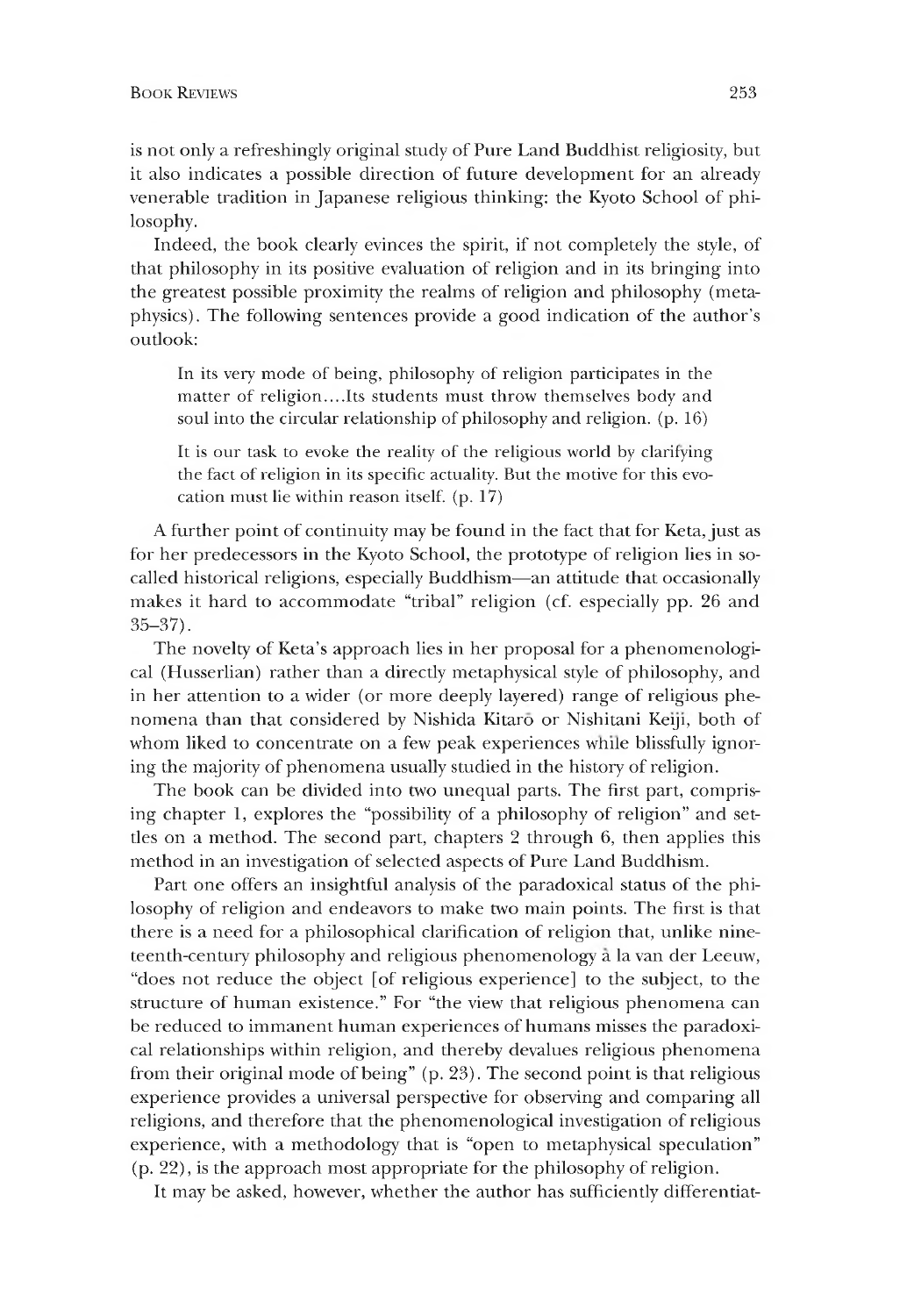ed her concept of "religious experience" from "religious phenomena" in general, and from religion as the basis of cultural tradition. Furthermore, in her effort to show the inherent comparative possibilities of religious experience, Keta appears to unduly universalize the element of choice among the different religious positions.

In part two she applies her method to various elements of Pure Land religiosity. Since this section is basically a collection of articles published on different occasions over a ten-year period, no systematic analysis of the Pure Land religion should be expected. Still, the topics are well chosen. They are all of existential importance in Shinran's religiosity and find their counterparts in other religions. Keta's treatment of the topics, while taking the traditional interpretations of Shin Buddhist "theology" into account, manages each time to open up a novel viewpoint, mainly through the judicious use of phenomenological descriptions of human existence from the philosophies of Kierkegaard, Max Scheler, Heidegger, and so forth.

For the reader's benefit, I shall now attempt a rapid overview of the contents of the book, though such a treatment will not be able to do justice to its riches, of course, nor find room to indicate the reservations I did occasionally feel.

Chapter 2 reflects on "universality and individuality in religion" in two rather disjointed steps. First, the meaning of religious individuality for Shinran is investigated—with the help of Kierkegaard's concept of the "solitary person"-based on Shinran's relationship to his master Honen and his much-quoted statement "When I deeply ponder the Vow of Amida, which arose from five kalpas of profound reflection, I realize that it was entirely for the sake of me, Shinran, alone" *(Shinran hitori ga tame* 親鸞一人がため). Second, the ideas of Original Sin and tathagata-garbha are taken up as "religious universals" and contrasted with the philosophical universals founa in Hegel and in Husserl. The conclusion that emerges is that religious universality is qualitatively different from philosophical universality: in philosopnical universality the individual disappears, while in religious universality the meaning of the universal and of the individual can be seen only in their mutual reflection.

In chapter 3 we are offered a phenomenological analysis of the structure of the *nenbutsu* as a "religious word." In the process the following elements come under review: the relationship of *nenbutsu* and Amida; the deepened understanding of the *nenbutsu* as word in the historical shift in its interpretation from "viewing Amida" to "recitation of his Name;" and the relationship of *nenbutsu* and faith in Shinran's *Sangan-tennyu* 三願転入.

In chapter 4, Shinran's position as "neither a monk nor a layman" initiates an investigation of the following topics: the centrality of monasticism in Buddhism; monasticism as embodying the essence of religiosity in its abandonment of "dwelling" (Heidegger); the meaning of Shinran's rejection of monkhood; and the question of whether this rejection can still have a mes